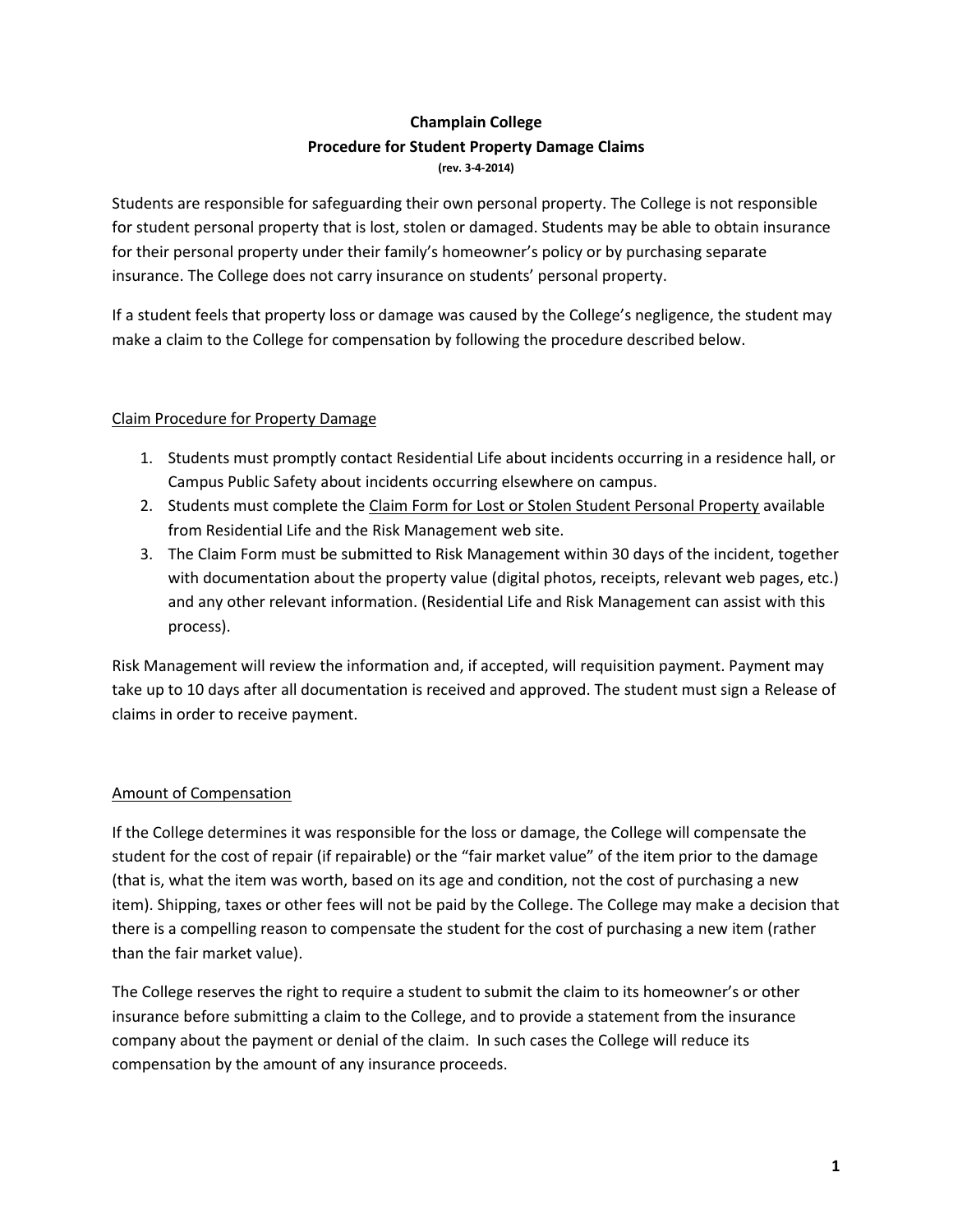## **Champlain College Claim Form for Lost or Stolen Student Personal Property (rev. 3-4-2014)**

*Students are responsible for safeguarding their own personal property. The College is not responsible for student personal property that is lost, stolen or damaged. However, if a student feels that property loss or damage was caused by the College's negligence, the student may make a claim to the College for compensation by submitting this Claim Form.* 

#### Instructions:

- 1. As soon as you become aware that your personal property has been lost or damaged you should contact your RA or other Residential Life Staff (if the incident occurred in a residence hall) or Campus Public Safety (if the incident occurred elsewhere on campus).
- 2. If you believe the loss or damage was due to the negligence of the College, complete this form. Refer to the Procedure for Student Property Damage Claims for more information about claims.
- 3. Give the completed Claim Form and any other supporting information to your RA (for residence hall incident) or the Risk Management Director (for other incidents).
- 4. CLAIMS MUST BE SUBMITED TO RISK MANAGEMENT WITHIN 30 DAYS OF THE INCIDENT.
- 5. Please note:
	- Use additional sheets if necessary.
	- Submit digital photos, receipts, Incident Report or other information with this form.
	- After you submit this Claim Form the College may request additional information from you.
	- If the claim is approved, you will also need to sign a Release in order to receive payment. The Release will be provided by Residential Life or Risk Management.

### The Student should complete the information below:

Student's Name: Student's ID #:

Student's campus address:

Student's contact information (email/cell phone):

Date of incident: Location of incident:

Description of incident (What happened? How was the property damaged? Were there any witnesses?):